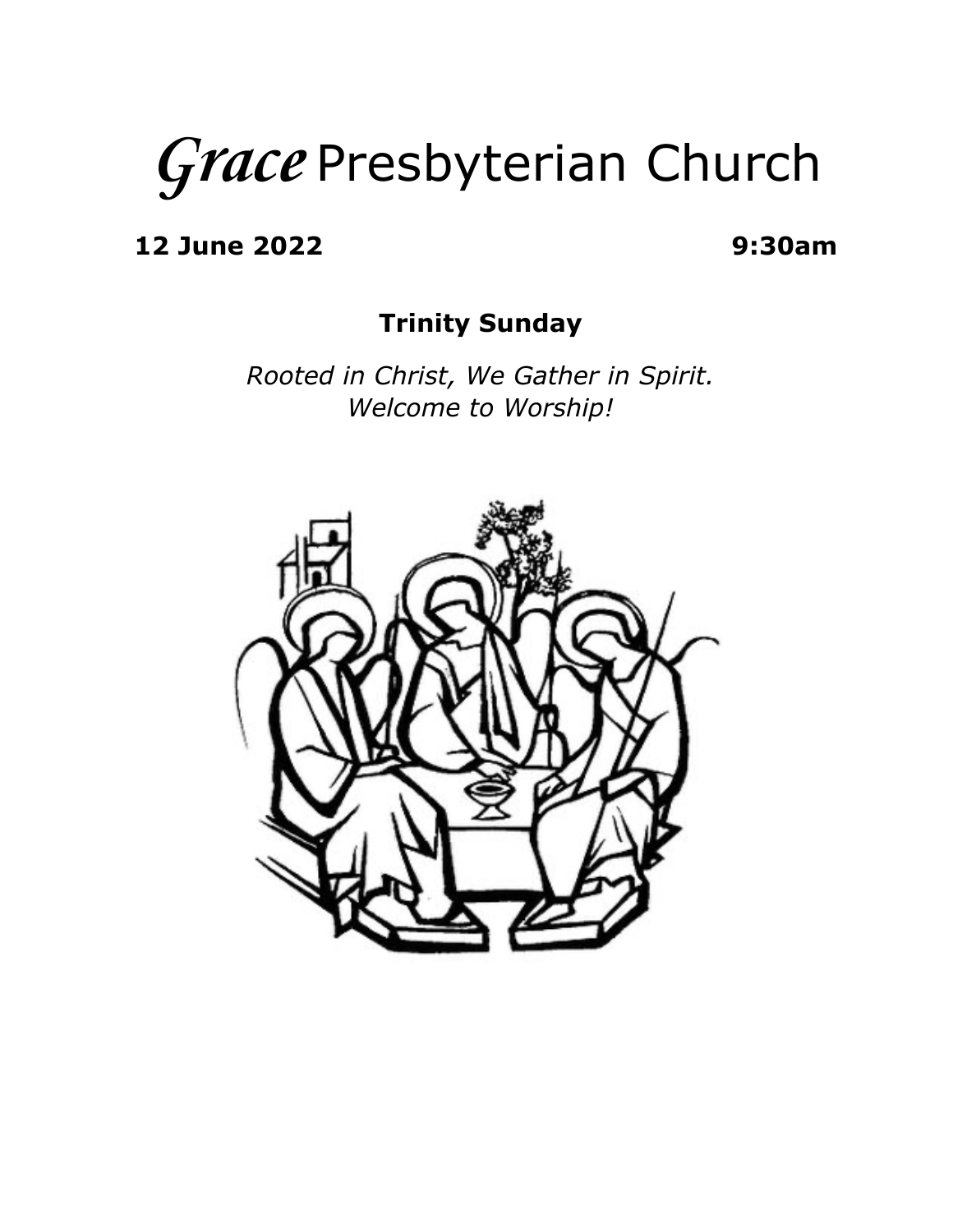# **We Gather**

CENTERING WORDS *Humanity's chief end is to glorify God and enjoy God forever. - Westminster Shorter Catechism Q2*

PRELUDE

WELCOME and ANNOUNCEMENTS

CALL TO WORSHIP (Adapted from a 5th century liturgy) Worthy of praise from every mouth, **worthy of confession from every tongue,** worthy of worship from every creature, **is your glorious name, Holy Trinity, Three in One.** You are named Father, Mother, **Maker of All, Author of Life;** You are named Savior, Son, **Messiah, and Lord;** You are named Holy Spirit, **Advocate, Comforter.** For you created the world in your grace, **and by your compassion you will save us all.** To your majesty, O God, ten thousand times ten thousand bow down and adore, **singing and praising without ceasing, and saying:** Holy, holy, holy, Lord God of hosts; **heaven and earth are full of your glory. Let us worship God.**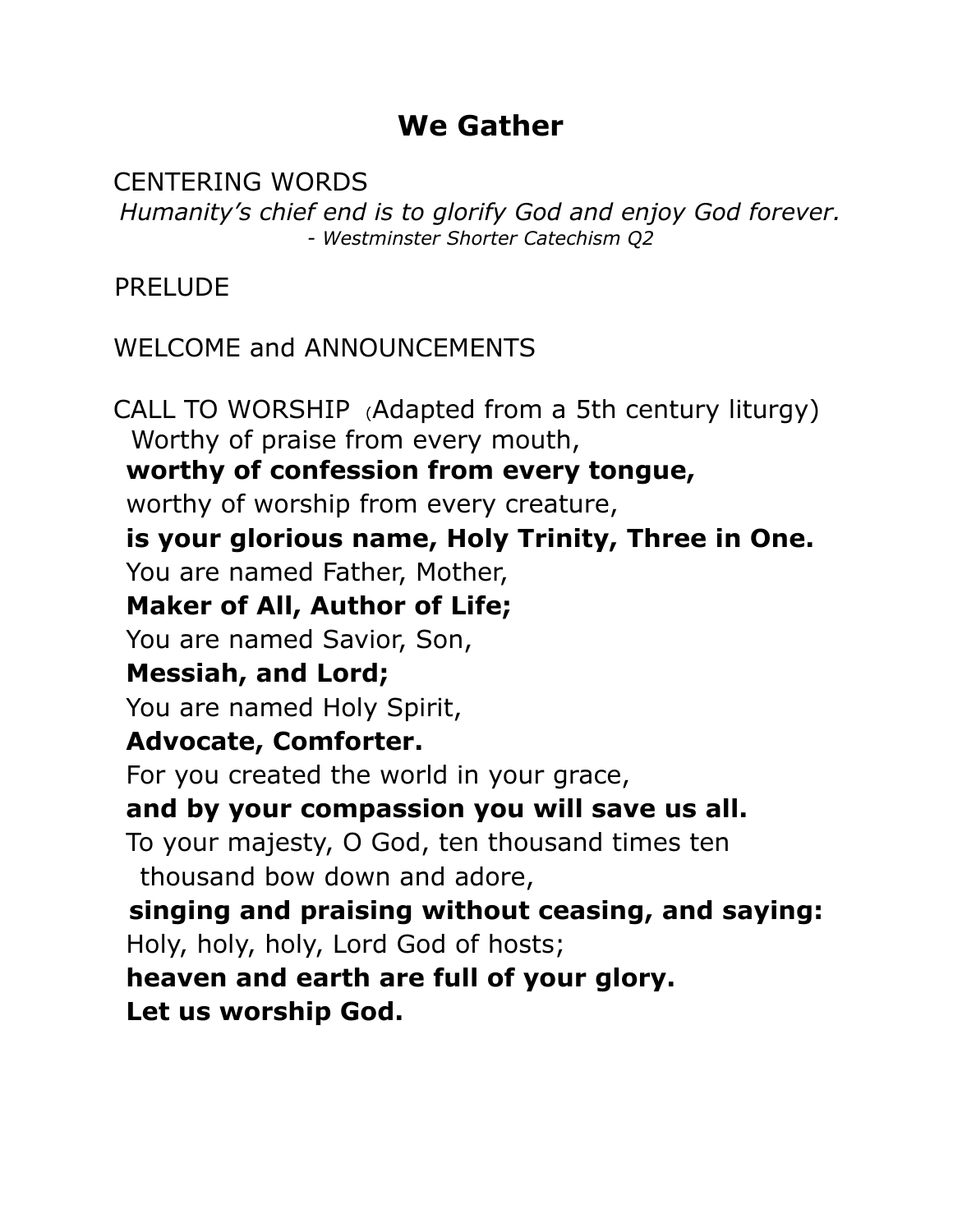HYMN\* *Holy, Holy Holy No. 1*

OPENING PRAYER

O blessed Trinity,

in whom we know the maker of all things seen and unseen, the Savior of all both near and far: May we worship you today with the company of heaven, our hearts singing, Holy, holy, holy. Glory to you, O Lord Most High. Amen.

CALL TO CONFESSION

Friends, the Scripture teaches: Christ Jesus came into the world to save sinners. Let us pray.

PRAYER OF CONFESSION

God of grace, you know how we have sinned against you.

#### **We hold on to our anger,**

though you ask us to face what has hurt us, and forgive as you forgive. *(Silence)* We hold on to apathy,

**though you ask us to step out in faith, and put our trust in you.** *(Silence)*

We hold on to regret,

**though you ask us to let go of what we cannot change, and serve you here and now.**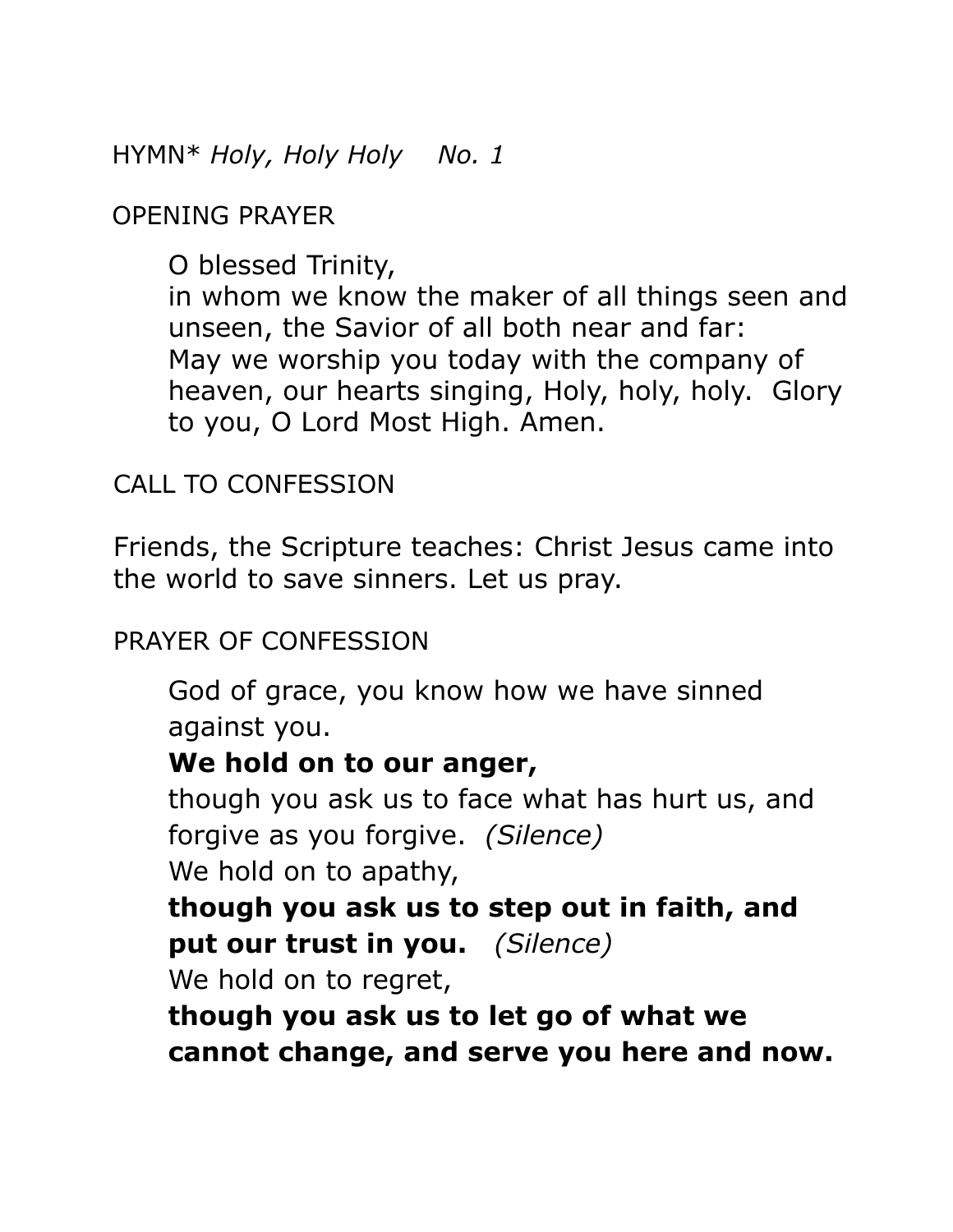*(Silence)* We hold on to past ways of being, **though you ask us to see you making all things new, and rejoice.** *(Silence)* We hold onto fear, **though you tell us to take courage, and follow you.**

*(Silence)*

In your mercy, Lord, forgive us. Take all we turn over to you now, all we release into your care: **we now let go.** *(Silence)*

WORDS OF AFFIRMATION

Brothers and sisters, you are God's beloved children, claimed as God's own in the waters of baptism. Know that the Spirit of God lives in you, and God's peace, which passes all understanding, will be your peace, guarding your hearts and minds. For this is the good news that sets us free:

**in Jesus Christ, we are forgiven. Thanks be to God!**

\*RESPONSE *HYMN* Take, O Take Me As I Am No. 698

SHARING THE PEACE OF CHRIST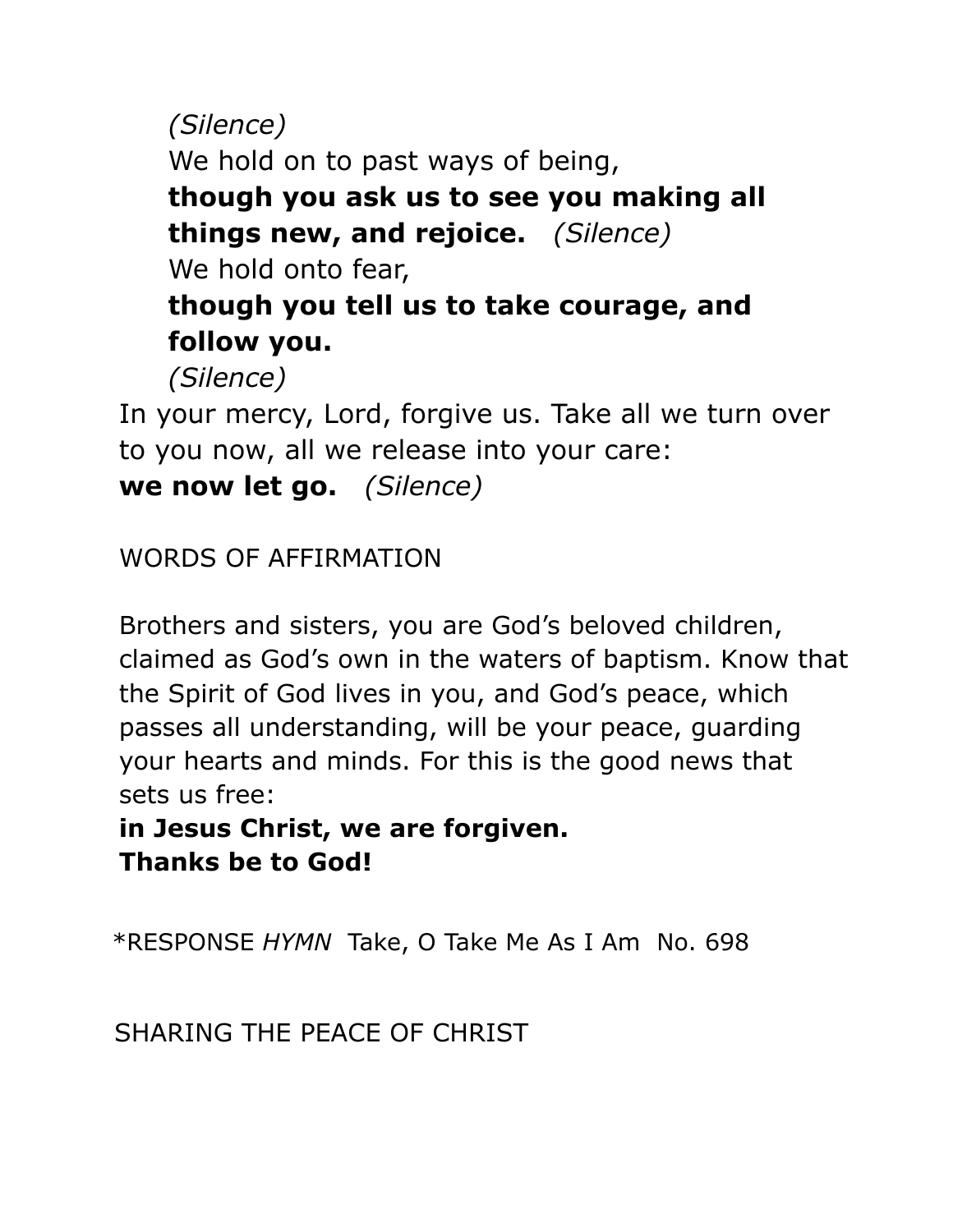Peace be with you! **And also with you.**

## **We Reflect**

A TIME FOR CHILDREN & THE YOUNG AT HEART

PRAYER FOR ILLUMINATION

Lord, open our hearts and minds by the power of your Holy Spirit, that we may hear your Word with joy. **Amen.**

FIRST SCRIPTURE LESSON Romans 5:1-5

HYMN *O Lord, Our Lord, How Majestic Is Your Name* No.613

SECOND SCRIPTURE LESSON John 16:12-15

SERMON Rev. Molly Dykstra

*All of God*

## **We Respond**

HYMN\* *God of Great and God of Small No. 19*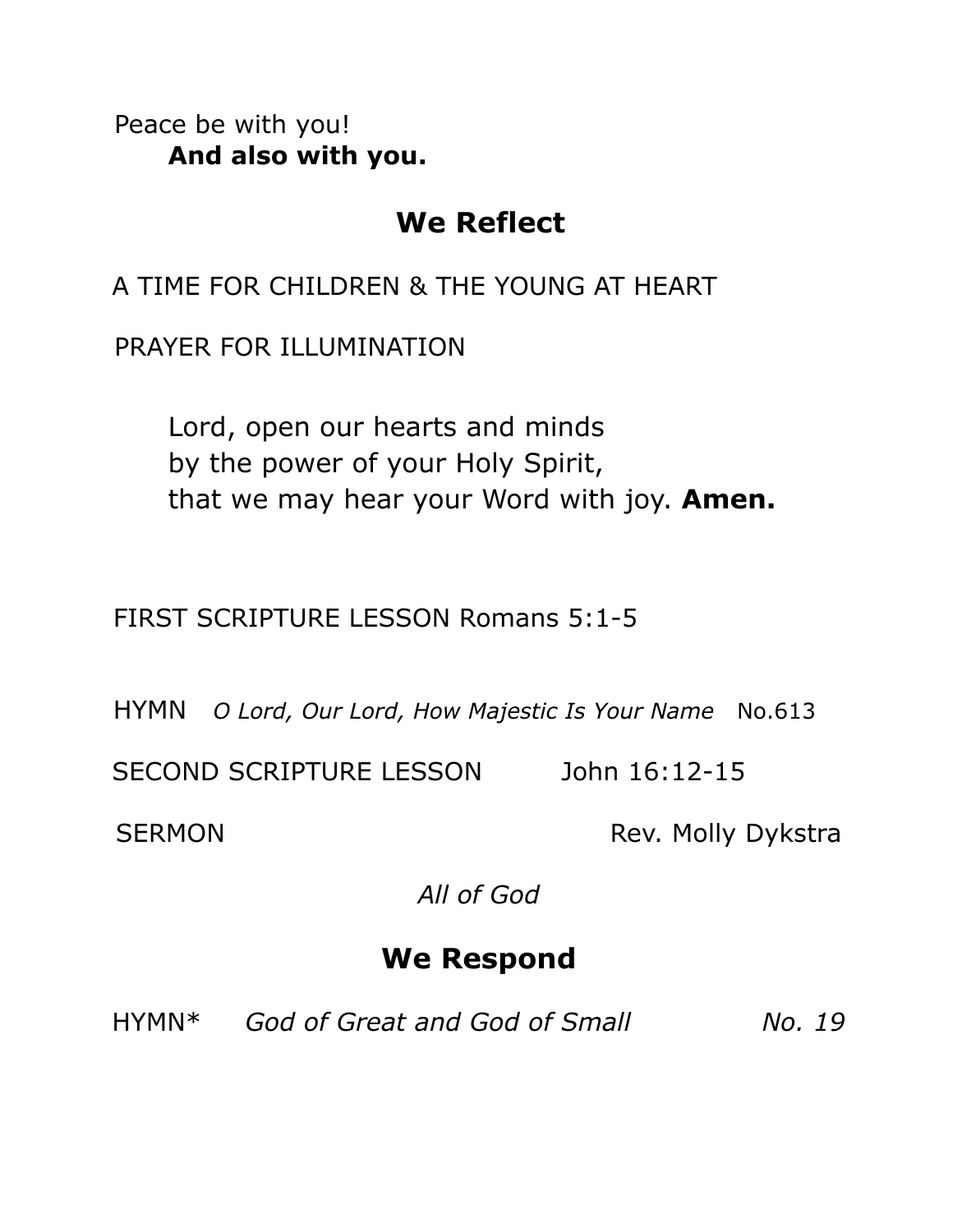#### PRAYERS OF THE PEOPLE Lord in your mercy/in thanksgiving, **Hear our prayer.**

The Lord's Prayer

**Our Father, who art in heaven, hallowed be thy name. Thy kingdom come; thy will be done on earth as it is in heaven. Give us this day our daily bread and forgive us our debts as we forgive our debtors and lead us not into temptation but deliver us from evil. For thine is the kingdom and the power and the glory, forever. Amen.**

### OUR GIFTS OF SACRIFICE and THANKSGIVING

*Invitation*

*Thanks to all those whose gifts and offerings have sustained the church during these difficult times. Plates are available in the sanctuary to receive your offering. You can give online by visiting the church website.*

*Musical Meditation Vince DiMura*

*Doxology\* Praise God From Whom All Blessings Flow No. 607*

*Praise God, from whom all blessings flow; praise Christ, all people here below;*